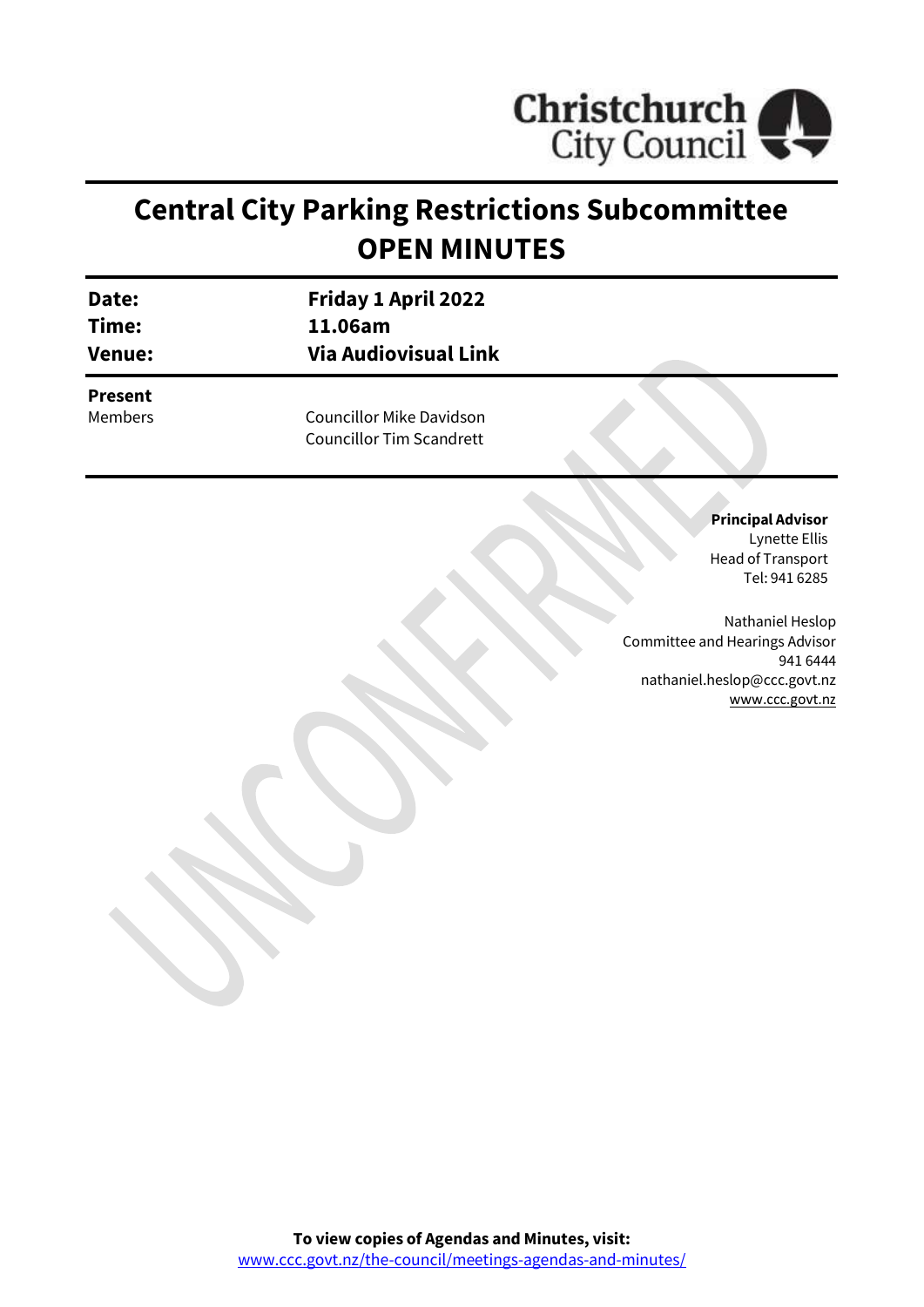

### **Part A Matters Requiring a Council Decision**

### **Part B Reports for Information**

### **Part C Decisions Under Delegation**

### **Karakia Tīmatanga**: Councillor Davidson

The agenda was dealt with in the following order.

# **1. Apologies Ngā Whakapāha**

**Part C Committee Decision**

No apologies were received.

# **2. Declarations of Interest Ngā Whakapuaki Aronga**

#### **Part B**

There were no declarations of interest recorded.

# **3. Confirmation of Previous Minutes Te Whakaāe o te hui o mua**

### **Part C**

### **Committee Resolved CCPRS/2022/00001**

That the minutes of the Central City Parking Restrictions Subcommittee meeting held on Thursday, 2 December 2021 be confirmed.

Councillor Davidson/Councillor Scandrett **Carried** Councillor Davidson/Councillor Scandrett

# **4. Public Forum Te Huinga Whānui**

#### **Part B**

There were no public forum presentations.

# **5. Deputations by Appointment Ngā Huinga Whakaritenga**

#### **Part B**

There were no deputations by appointment.

# **6. Presentation of Petitions Ngā Pākikitanga**

#### **Part B**

There was no presentation of petitions.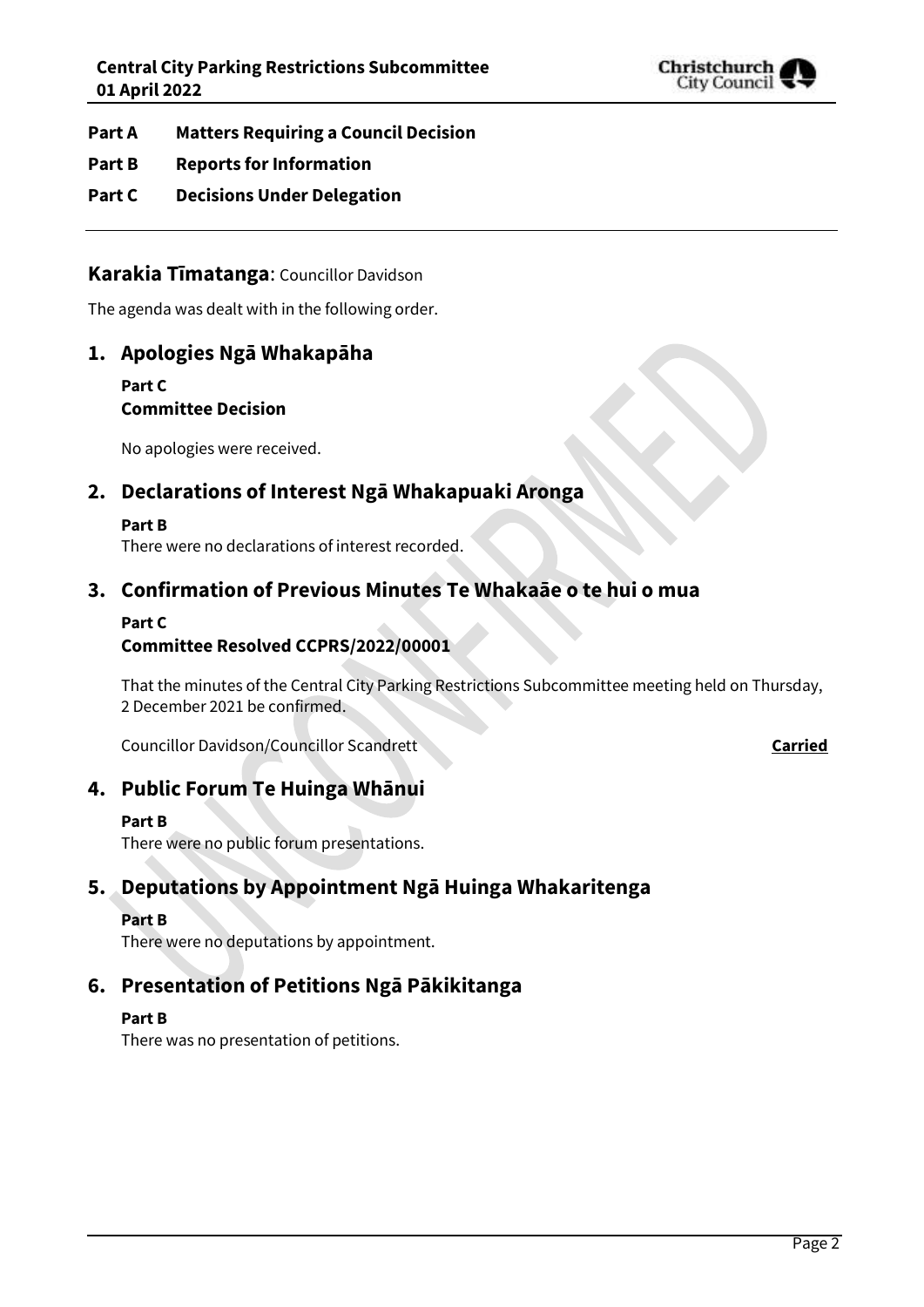

# **7. Motorcycle Parking- Times of Operation**

### **Officer Recommendations Ngā Tūtohu**

That the Central City Parking Restrictions Subcommittee:

- 1. Approves that any maximum parking time limit (if a time limit exists) for any on-street Motorcycle parking within the Central City Plan A area, as defined in the current City Council Delegations Register, be revoked.
- 2. Approves that for any existing on-street Motorcycle parking within the plan A area, as defined in the current Delegations Register, that any time of day restrictions on parking, be revoked.
- 3. Approves that for all existing on-street Motorcycle Parks within the plan A area, as defined in the current City Council Delegations Register, that these Motorcycle parks apply at any time.

### **Committee Resolved CCPRS/2022/00002**

### **Part C**

That the Central City Parking Restrictions Subcommittee:

- 1. Approves that any maximum parking time limit (if a time limit exists) for any on-street Motorcycle parking within the Central City Plan A area, as defined in the current City Council Delegations Register, be revoked.
- 2. Approves that for any existing on-street Motorcycle parking within the plan A area, as defined in the current Delegations Register, that any time of day restrictions on parking, be revoked.
- 3. Approves that for all existing on-street Motorcycle Parks within the plan A area, as defined in the current City Council Delegations Register, that these Motorcycle parks apply at any time.
- 4. Approves that these resolutions take effect when parking signage and /or markings that evidence the restrictions described in the staff report are in place ( or removed in the case of revocations).

Councillor Davidson/Councillor Scandrett **Carried** Councillor Davidson/Councillor Scandrett

# **8. Chester Street West Parking and Stopping Restrictions**

# **Committee Resolved CCPRS/2022/00003 Officer Recommendation accepted without change**

### **Part C**

That the Central City Parking Restrictions Subcommittee:

- 1. Approves that all parking and stopping restrictions on both the north side and south side of Chester Street West, commencing at its intersection with Durham Street North and extending in an easterly direction for a distance of 76 metres, be revoked.
- 2. Approves that in accordance with Clause 7 of the Christchurch City Council Traffic and Parking Bylaw 2017, that the stopping of vehicles be prohibited at any time on the north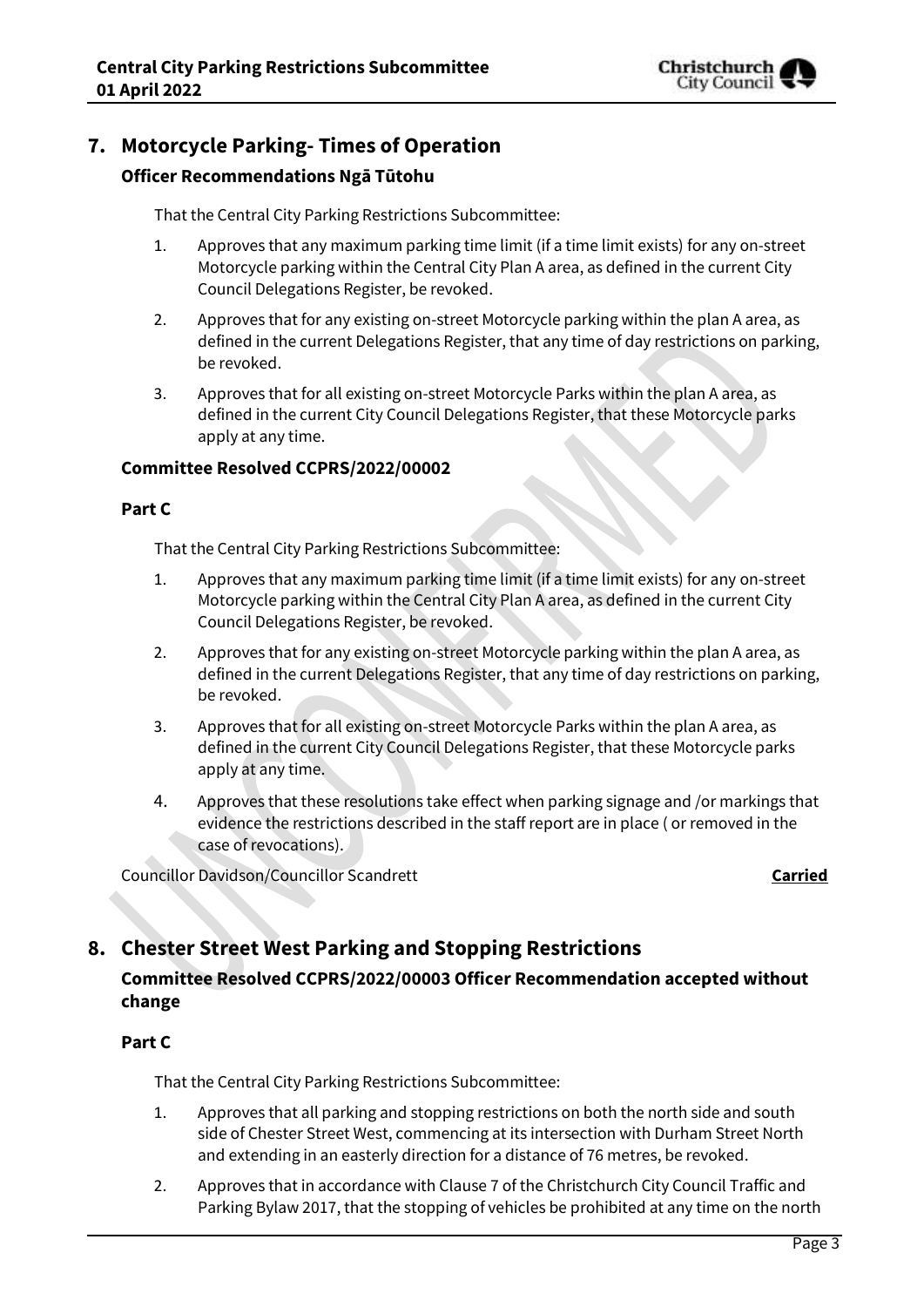side of Chester Street West, commencing at its intersection with Durham Street North and extending in an easterly direction for a distance of 15 metres, as detailed on Attachment A.

- 3. Approves that in accordance with Clause 7 of the Christchurch City Council Traffic and Parking Bylaw 2017, that the parking of vehicles be prohibited to a maximum period of 120 minutes and be controlled by Parking Meters, ( including Pay by Plate machines or any approved means of payment) on the north side of Chester Street West, commencing at a point 15 metres east of its intersection with Durham Street North and extending in an easterly direction for a distance of 36 metres, as detailed on Attachment A.
- 4. Approves that in accordance with Clause 7 of the Christchurch City Council Traffic and Parking Bylaw 2017, that the stopping of vehicles be prohibited at any time on the north side of Chester Street West, commencing at a point 51 metres east of its intersection with Durham Street North and extending in an easterly direction for a distance of 25 metres, as detailed on Attachment A.
- 5. Approves that in accordance with Clause 7 of the Christchurch City Council Traffic and Parking Bylaw 2017, that the stopping of vehicles be prohibited at any time on the south side of Chester Street West, commencing at its intersection with Durham Street North and extending in an easterly direction for a distance of 18 metres, as detailed on Attachment A.
- 6. Approves that in accordance with Clause 7 of the Christchurch City Council Traffic and Parking Bylaw 2017, that the parking of vehicles be restricted to a maximum period of 120 minutes and be reserved for vehicles with an approved disabled person's parking permit, prominently displayed in the vehicle, on the south side of Chester Street West, commencing at a point 18 metres east of its intersection with Durham Street North and extending in an easterly direction for a distance of seven metres, as detailed on Attachment A. This parking restriction is to apply at any time, and further restricted to 90 degree angle parking.
- 7. Approves that in accordance with Clause 7 of the Christchurch City Council Traffic and Parking Bylaw 2017, that the parking of vehicles be prohibited to a maximum period of 120 minutes and be controlled by Parking Meters, ( including Pay by Plate machines or any approved means of payment) on the south side of Chester Street West, commencing at a point 25 metres east of its intersection with Durham Street North and extending in an easterly direction for a distance of 33 metres, as detailed on Attachment A. This parking restriction is further restricted to 90 degree angle parking.
- 8. Approves that in accordance with Clause 7 of the Christchurch City Council Traffic and Parking Bylaw 2017, that the stopping of vehicles be prohibited at any time on the south side of Chester Street West, commencing at a point 58 metres east of its intersection with Durham Street North and extending in an easterly direction, and then in a northerly direction (at the eastern boundary of the road) for a total distance of 29 metres, and as detailed on Attachment A.
- 9. Approves that these resolutions take effect when parking signage and/or road markings that evidence the restrictions described in the staff report are in place (or removed in the case of revocations).

Councillor Scandrett/Councillor Davidson **Carried**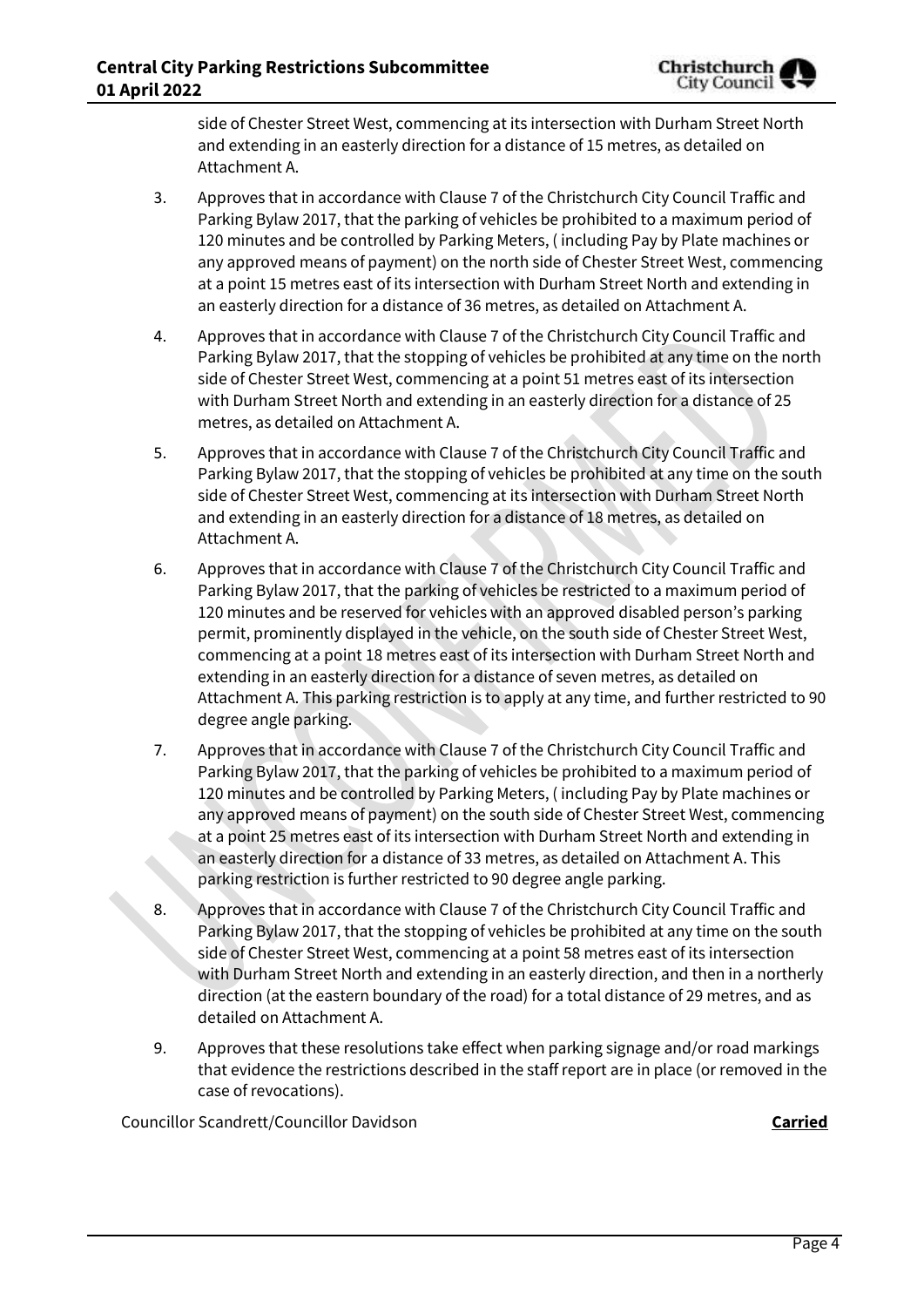

# **9. Colombo Street-Cashel Street to Hereford Street Parking & Stopping Restrictions**

### **Committee Comment**

1. The Committee signalled to staff that a review of how Council operates its on street car parks would be helpful.

### **Committee Resolved CCPRS/2022/00004 Officer Recommendation accepted without change**

### **Part C**

That the Central City Parking Restrictions Subcommittee:

- 1. Approves that all previously resolved parking and stopping restrictions on the west side of Colombo Street, commencing at its intersection with Hereford Street and extending in a southerly direction to its intersection with Cashel Street, be revoked.
- 2. Approves that in accordance with Clause 7 of the Christchurch City Council Traffic and Parking Bylaw 2017, that the stopping of vehicles be prohibited at any time on the west side of Colombo Street, commencing at its intersection with Hereford Street and extending in a southerly direction for a distance of 23 metres, as detailed on Attachment A.
- 3. Approves that in accordance with Clause 7 of the Christchurch City Council Traffic and Parking Bylaw 2017, that parking be restricted to Motorcycles only, on the west side of Colombo Street, commencing at a point 23 metres south of its intersection with Hereford Street and extending in a southerly direction for a distance of six metres, as detailed on Attachment A. This restriction is to apply at any time.
- 4. Approves that in accordance with Clause 7 of the Christchurch City Council Traffic and Parking Bylaw 2017, that a loading zone for all classes of motor vehicle, be created and be restricted to a maximum period of five minutes on the west side of Colombo Street, commencing at a point 29 metres south of its intersection with Hereford Street and extending in a southerly direction for a distance of 13 metres, as detailed on Attachment A. This restriction is to apply at any time.
- 5. Approves that in accordance with Clause 7 of the Christchurch City Council Traffic and Parking Bylaw 2017, that the stopping of vehicles be prohibited at any time on the west side of Colombo Street, commencing at a point 42 metres south of its intersection with Hereford Street and extending in a southerly direction for a distance of 24 metres, as detailed on Attachment A.
- 6. Approves that in accordance with Clause 7 of the Christchurch City Council Traffic and Parking Bylaw 2017, that the parking of vehicles be restricted to a maximum period of 60 minutes and be controlled by Parking Meters (including Pay by Plate machines or any approved means of payment), on the west side of Colombo Street, commencing at a point 66 metres south of its intersection with Hereford Street and extending in a southerly direction for a distance of 19 metres, as detailed on Attachment A. This restriction is to apply Monday to Thursday 9:00am to 5:00pm, and apply Friday to Sunday, 9:00am to 8:30pm.
- 7. Approves that in accordance with Clause 7 of the Christchurch City Council Traffic and Parking Bylaw 2017, that the stopping of vehicles be prohibited at any time on the west